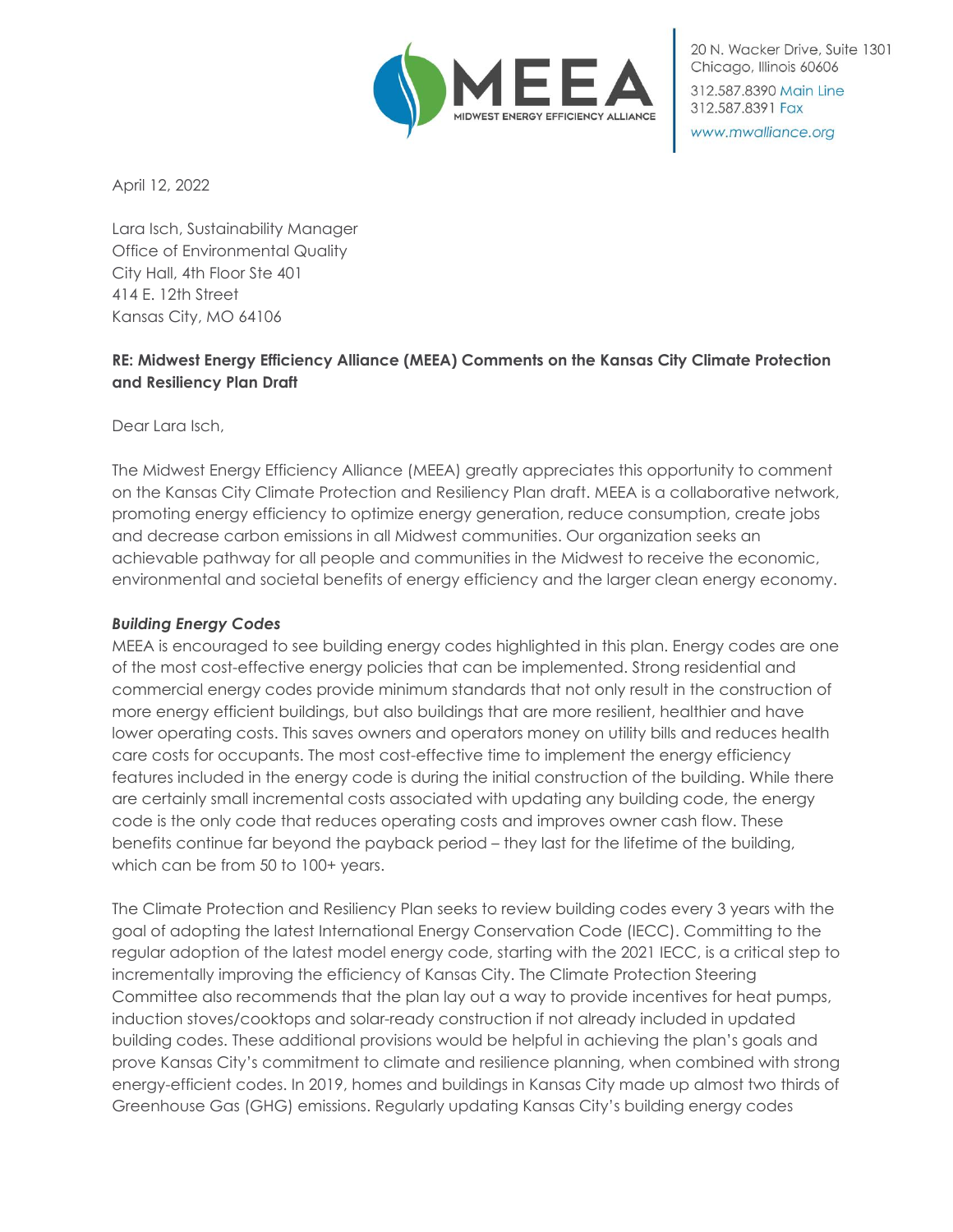

without weakening amendments will help reduce energy use and emissions from the buildings sector to help Kansas City achieve the vision of carbon neutrality by 2040. The energy efficiency benefits of updated energy codes are essential in helping Kansas City reach this goal.

Kansas City may also want to consider establishing energy reduction targets for the city's energy codes that extend beyond the plan's 2025 scope. This would provide clear, long-term goals for builders and provide a path for a carbon-neutral and resilient Kansas City by 2040.

### *Workforce Development*

MEEA is excited to see provisions regarding training for local builders on high efficiency building techniques. It is important that workforce development techniques are implemented alongside updated energy codes so Kansas City builders and others in the design and construction industry can fully comply with the policies. Designating funding to provide training and resources on the new policies and provisions to builders, code officials, building operators and other stakeholders is critical to ensuring that the new codes and policies are being met. A higher rate of compliance with these codes means greater benefits for Kansas City and all its residents.

Broadly, ramping up energy efficiency investments as decarbonization demands will require a robust clean energy workforce. These expanded opportunities must be accessible to underrepresented and under-resourced groups, particularly marginalized communities of color, to address the historic racism and economic inequities faced by these communities. MEEA commends the city for including this opportunity within the plan and recommends that the Kansas City work in conjunction with existing programs, agencies, institutions, community-based organizations and utilities to expand trainings and recruitment activities targeted to marginalized groups.

## *Benchmarking and Building Performance Standards*

MEEA supports the benchmarking and building performance standards section of the Climate Protection and Resiliency Plan. Benchmarking policies are vital to reducing energy use and GHG emissions. By tracking reliable and consistent energy consumption data, these policies can enable better decision-making around building energy use and reduce GHG emissions that contribute to climate change. Including building performance standards in this program is an important piece as well, especially in addressing energy use in existing buildings.

The Climate Protection and Resiliency Plan would revise Kansas City's current benchmarking program by adding building performance standards. MEEA encourages the development of building performance standards through a transparent, stakeholder-driven process. A good example of this is the recently passed Building Energy Performance Standard in St. Louis, which was developed with significant input from local representatives from the building sector, affordable housing and the larger community. In addition, the plan seeks to improve benchmarking compliance and encourage higher benchmarking scores. Increasing compliance with the current benchmarking program is essential to truly see improvement in building energy use.